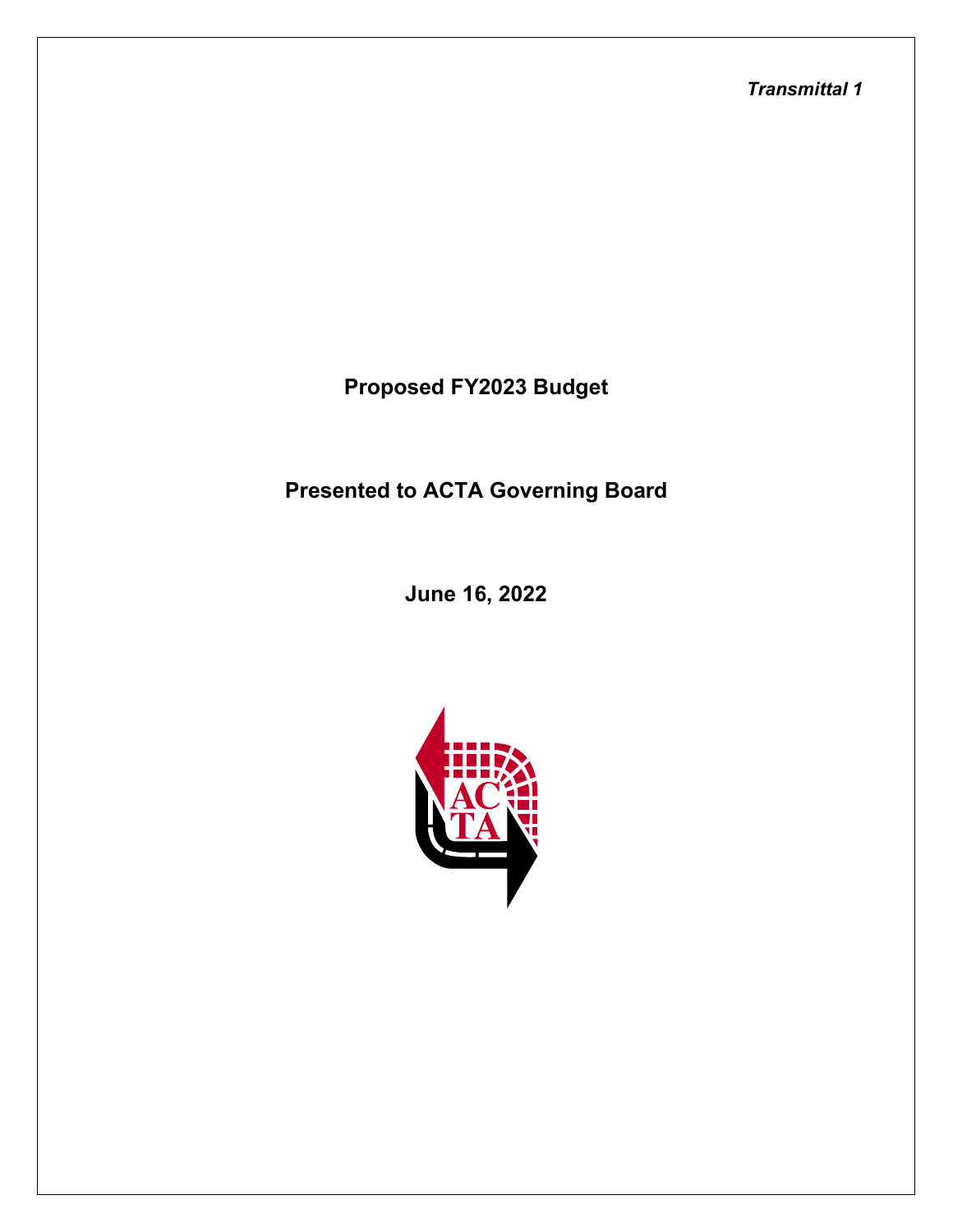### **ALAMEDA CORRIDOR TRANSPORTATION AUTHORITY**

## **OPERATING BUDGET SUMMARY**

|                                                       |    | FY 2023        |            | FY 2022                           |                          |  |
|-------------------------------------------------------|----|----------------|------------|-----------------------------------|--------------------------|--|
|                                                       |    | <b>Budget</b>  |            | <b>Estimated</b><br><b>Actual</b> | <b>Budget</b>            |  |
| San Pedro Bay TEUs (000)                              |    | 12,101         |            | 12,593                            | 11,673                   |  |
| ACTA TEUs (000)                                       |    | 2,982          | 3,289      |                                   | 3,980                    |  |
| <b>Revenues</b>                                       |    |                |            |                                   |                          |  |
| <b>Operating Revenues</b>                             |    |                |            |                                   |                          |  |
| Use Fees & Container Charges                          | S  | 84,060,112     | \$         | 95,502,447<br>S                   | 107,114,222              |  |
| Maintenance-of-Way Charges                            |    | 10,626,662     |            | 7,651,708                         | 8,661,444                |  |
| <b>Total Operating Revenues</b>                       |    | 94,686,774     |            | 103, 154, 155                     | 115,775,666              |  |
|                                                       |    |                |            |                                   |                          |  |
| <b>Other Revenues</b>                                 |    | 5,243,655      |            | 561,994                           | 7,444,499                |  |
| <b>Total Sources of Funds</b>                         |    | 99,930,429     |            | 103,716,149                       | $\overline{123,220,165}$ |  |
|                                                       |    |                |            |                                   |                          |  |
| <b>Expenses</b><br><b>Salaries</b>                    |    | 1,812,228      |            | 1,592,405                         | 1,768,849                |  |
| <b>Benefits</b>                                       |    | 978,649        |            | 727,126                           | 1,060,518                |  |
| <b>Office Expenses</b>                                |    | 486,235        |            | 454,872                           | 488,372                  |  |
| Other Management Expenses                             |    | 95,550         |            | 45,561                            | 91,200                   |  |
| <b>Information Technologies</b>                       |    | 221,900        |            | 203,539                           | 266,316                  |  |
| <b>Bank and Investment</b>                            |    |                |            |                                   |                          |  |
|                                                       |    | 175,000        |            | 149,496                           | 164,000                  |  |
| <b>ACET Administrative Support</b>                    |    | 1,667,684      |            | 1,264,577                         | 1,440,038                |  |
| Audit                                                 |    | 196,470        |            | 188,476                           | 207,475                  |  |
| Legal                                                 |    | 830,000        |            | 591,683                           | 880,000                  |  |
| <b>Government Affairs</b>                             |    | 83,397         |            | 80,518                            | 78,676                   |  |
| <b>Professional Services</b>                          |    | 447,155        |            | 414,518                           | 443,077                  |  |
| <b>Total Administrative Expenses</b>                  |    | 6,994,268      |            | 5,712,771                         | 6,888,521                |  |
| Pass Thru Expenses & EPA Order                        |    | 170,212        |            | 168,909                           | 156,203                  |  |
| <b>Expenses for Public Benefit</b>                    |    | 4,437,000      |            | 371,813                           | 4,854,562                |  |
| <b>Total Admin, EPA, and Public Benefit Expenses</b>  |    | 11,601,480     |            | 6,253,493                         | 11,899,287               |  |
| <b>Total Maintenance-of-Way Expenses</b>              |    | 17,945,027     |            | 14,380,006                        | 16,667,824               |  |
| Subtotal Admin, EPA, Public Benefit, and MOW Expenses |    | 29,546,507     |            | 20,633,499                        | 28,567,111               |  |
| <b>Financing Interest</b>                             |    | 124,227,515    |            | 107,052,638                       | 107,052,638              |  |
| Depreciation and Amortization Expenses                |    | 20,985,164     | 20,984,164 |                                   | 20,984,164               |  |
| <b>Total Operating Expenses</b>                       |    | 174,759,186    |            | 148,670,301                       | 156,603,913              |  |
| Income (loss)                                         | \$ | (74, 828, 757) | \$         | $(44, 954, 152)$ \$               | (33, 383, 748)           |  |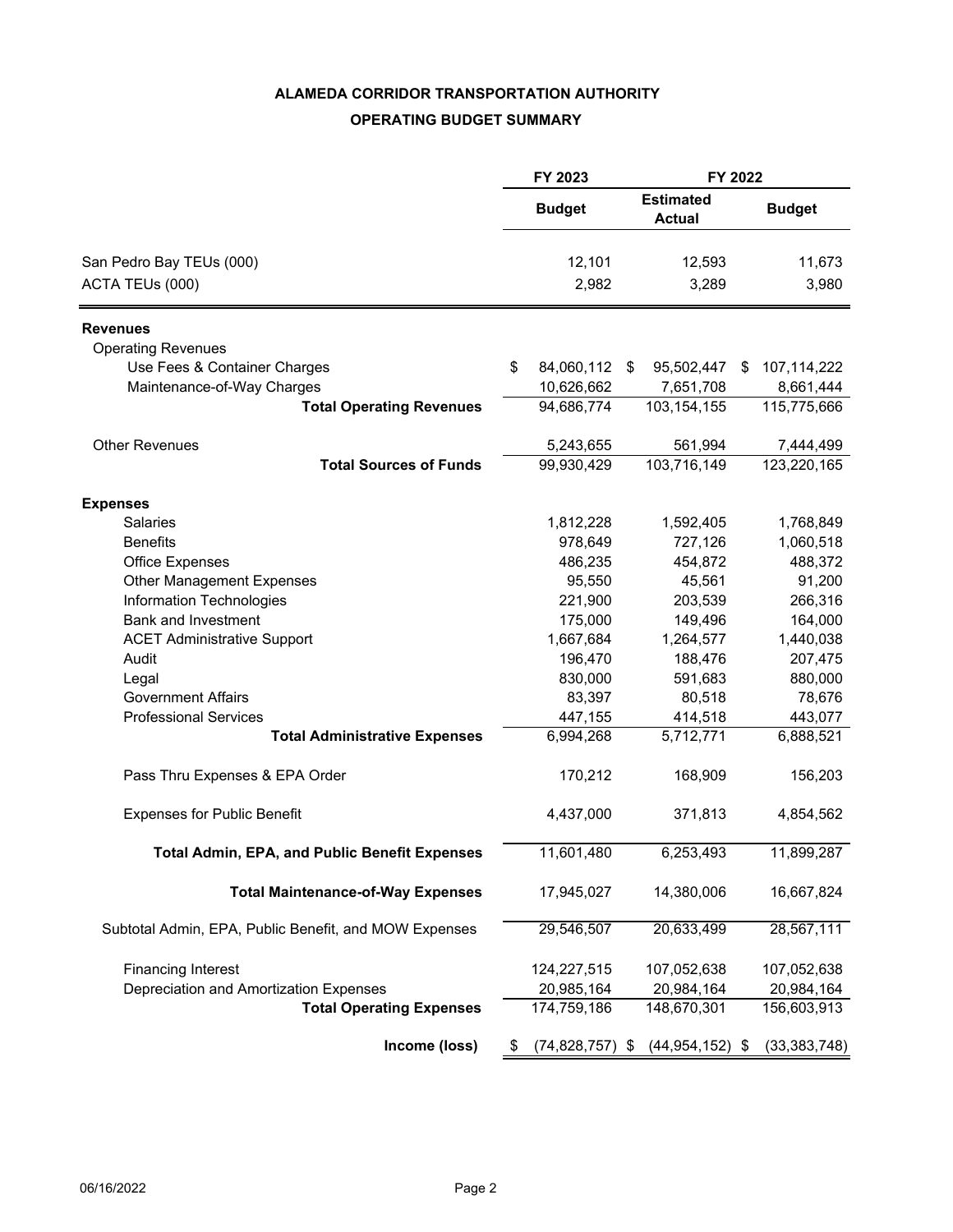# **Total Use & Container Charges Comparison**



*06/16/2022*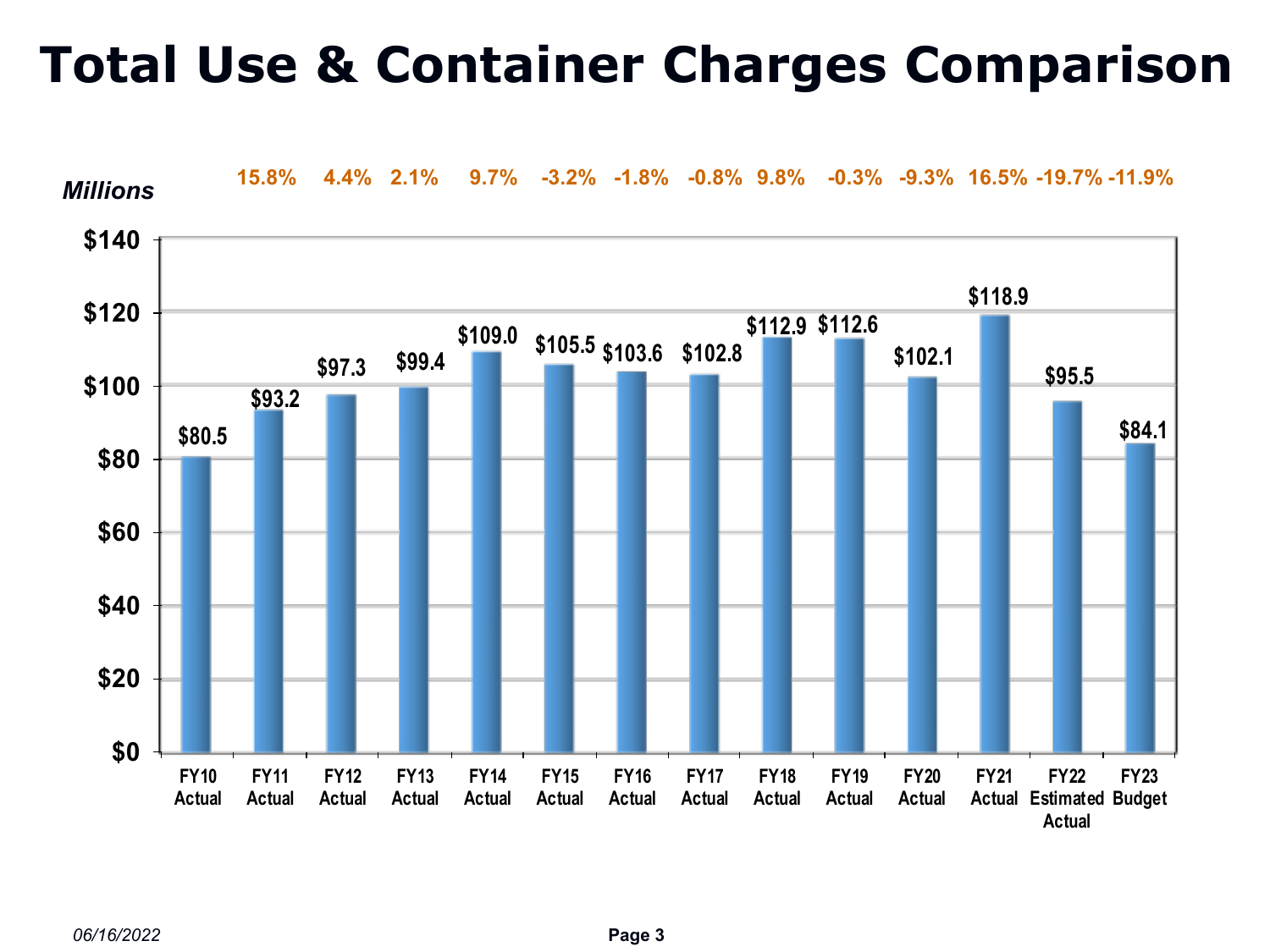#### **ACTA Revenues \* Projected using ACTA Imputed TEUs LOW CASE**

|               | <b>San Pedro Bay Loaded TEUs</b>                      |                                                                    | <b>Imputed TEUs</b>                                                  |                                       |                                                         | Fee                                   | <b>Actual and</b><br><b>Projected</b><br><b>Revenues</b>                 |
|---------------|-------------------------------------------------------|--------------------------------------------------------------------|----------------------------------------------------------------------|---------------------------------------|---------------------------------------------------------|---------------------------------------|--------------------------------------------------------------------------|
| <b>Month</b>  | San Pedro Bay<br>Loaded<br>Waterborne<br><b>Total</b> | San Pedro<br><b>Bay Loaded</b><br>Waterborne<br><b>Growth Rate</b> | Imputed<br><b>TEUs</b><br><b>Divided By</b><br>Loaded<br><b>TEUs</b> | <b>ACTA</b><br>Imputed<br><b>TEUs</b> | <b>ACTA</b><br>Imputed<br><b>TEUs</b><br>Growth<br>Rate | <b>Actual</b><br>Loaded<br>Rate / TEU | <b>Actual</b><br>Reconciled /<br><b>Forcasted</b><br><b>Unreconciled</b> |
| $Jul-21$      | 1,053,691                                             | $-4.0%$                                                            | 33.3%                                                                | 351,276                               | 5.2%                                                    | 26.72                                 | \$11,343,994                                                             |
| Aug-21        | 1,113,875                                             | $-2.2%$                                                            | 30.3%                                                                | 338,015                               | $-8.1%$                                                 | 26.72                                 | \$9,058,764                                                              |
| $Sep-21$      | 1,024,790                                             | $-8.5%$                                                            | 29.1%                                                                | 298,530                               | $-18.0%$                                                | 26.72                                 | \$9,031,771                                                              |
| Oct-21        | 1,072,752                                             | $-8.1%$                                                            | 25.2%                                                                | 269,822                               | $-29.1%$                                                | 26.72                                 | \$8,569,513                                                              |
| <b>Nov-21</b> | 958,400                                               | $-12.5%$                                                           | 24.5%                                                                | 234,390                               | $-37.7%$                                                | 26.72                                 | \$7,209,661                                                              |
| Dec-21        | 928,727                                               | $-17.0%$                                                           | 27.0%                                                                | 250,424                               | $-34.1%$                                                | 26.72                                 | \$6,410,903                                                              |
| Jan-22        | 1,039,787                                             | 0.2%                                                               | 23.7%                                                                | 246,326                               | $-33.5%$                                                | 27.92                                 | \$6,899,380                                                              |
| Feb-22        | 1,027,784                                             | 2.0%                                                               | 23.0%                                                                | 236,436                               | $-25.3%$                                                | 27.92                                 | \$6,877,411                                                              |
| Mar-22        | 1,148,442                                             | $-1.1%$                                                            | 25.2%                                                                | 289,559                               | $-23.9%$                                                | 27.92                                 | \$6,601,286                                                              |
| Apr-22        | 1,051,964                                             | $-4.0%$                                                            | 24.0%                                                                | 252,471                               | $-32.8%$                                                | 27.92                                 | \$8,566,244                                                              |
| May-22        | 1,176,654                                             | $-4.0%$                                                            | 24.0%                                                                | 282,397                               | $-26.9%$                                                | 27.92                                 | \$7,048,997                                                              |
| <b>Jun-22</b> | 996,363                                               | $-4.0%$                                                            | 24.0%                                                                | 239,127                               | $-39.3%$                                                | 27.92                                 | \$7,884,523                                                              |
| <b>FY2022</b> |                                                       |                                                                    |                                                                      |                                       |                                                         |                                       | \$95,502,447                                                             |
| Jul-22        | 969,396                                               | $-8.0%$                                                            | 24.0%                                                                | 232,655                               | $-33.8%$                                                | 27.92                                 | \$6,676,428                                                              |
| Aug-22        | 1,024,765                                             | $-8.0%$                                                            | 24.0%                                                                | 245,944                               | $-27.2%$                                                | 27.92                                 | \$6,495,729                                                              |
| Sep-22        | 942,806                                               | $-8.0%$                                                            | 24.0%                                                                | 226,274                               | $-24.2%$                                                | 27.92                                 | \$6,866,746                                                              |
| Oct-22        | 986,932                                               | $-8.0%$                                                            | 24.0%                                                                | 236,864                               | $-12.2%$                                                | 27.92                                 | \$6,317,558                                                              |
| <b>Nov-22</b> | 881,728                                               | $-8.0%$                                                            | 24.0%                                                                | 211,615                               | $-9.7%$                                                 | 27.92                                 | \$6,613,232                                                              |
| Dec-22        | 854,429                                               | $-8.0%$                                                            | 24.0%                                                                | 205,063                               | $-18.1%$                                                | 27.92                                 | \$5,908,285                                                              |
| $Jan-23$      | 1,039,787                                             | 0.0%                                                               | 25.2%                                                                | 262,026                               | 6.4%                                                    | 28.76                                 | \$5,725,360                                                              |
| Feb-23        | 1,027,784                                             | 0.0%                                                               | 25.2%                                                                | 259,002                               | 9.5%                                                    | 28.76                                 | \$7,535,248                                                              |
| Mar-23        | 1,148,442                                             | 0.0%                                                               | 25.2%                                                                | 289,407                               | $-0.1%$                                                 | 28.76                                 | \$7,448,262                                                              |
| Apr-23        | 1,051,964                                             | 0.0%                                                               | 25.2%                                                                | 265,095                               | 5.0%                                                    | 28.76                                 | \$8,322,662                                                              |
| $May-23$      | 1,176,654                                             | 0.0%                                                               | 25.2%                                                                | 296,517                               | 5.0%                                                    | 28.76                                 | \$7,623,491                                                              |
| <b>Jun-23</b> | 996,363                                               | 0.0%                                                               | 25.2%                                                                | 251,083                               | 5.0%                                                    | 28.76                                 | \$8,527,111                                                              |
| FY2023        |                                                       |                                                                    |                                                                      |                                       |                                                         |                                       | \$84,060,112                                                             |

\* Actual Reconciled and Projected Unreconciled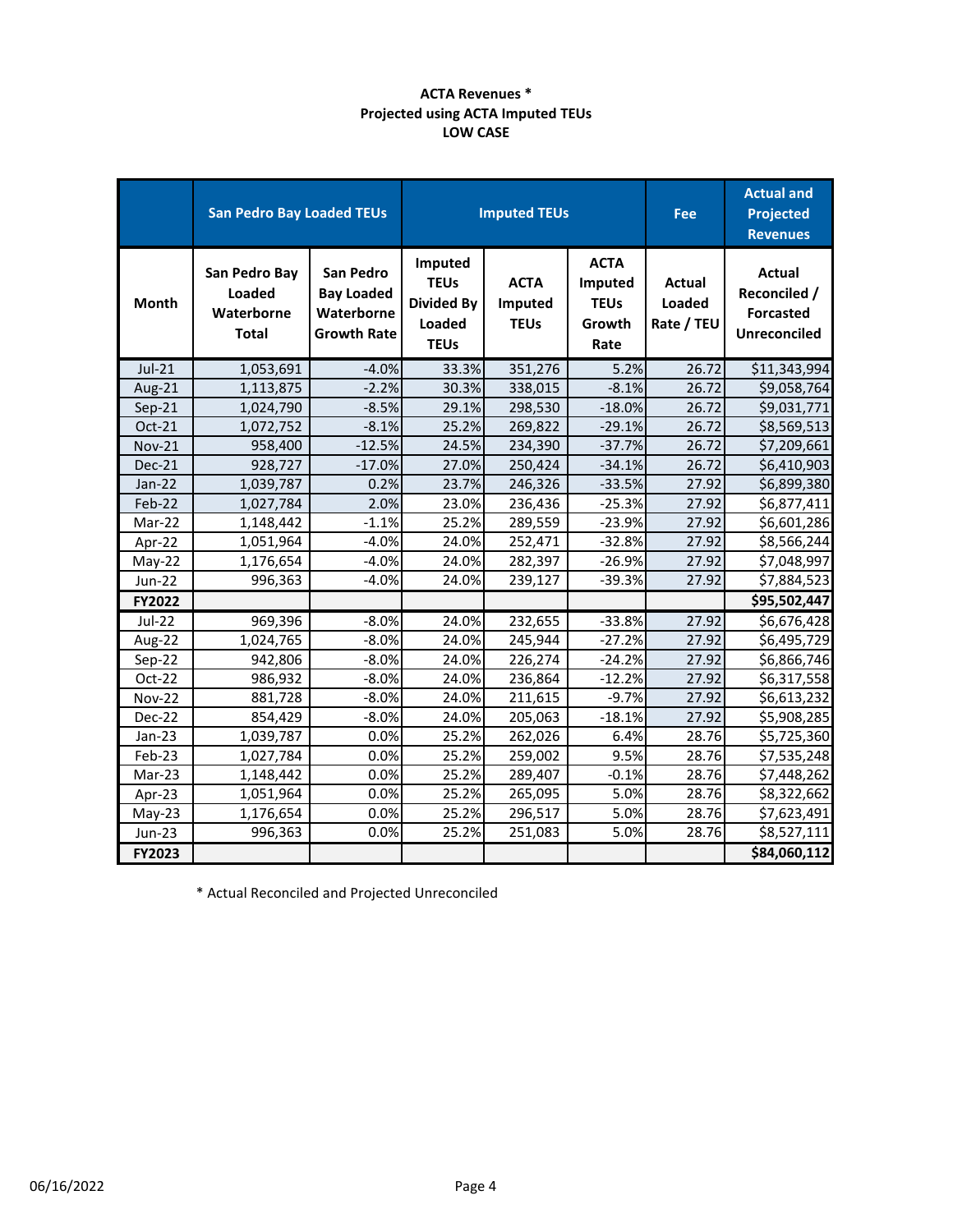# **Net Administrative Expense Comparison Budget vs. Actual FY10 to FY22**

*Millions*

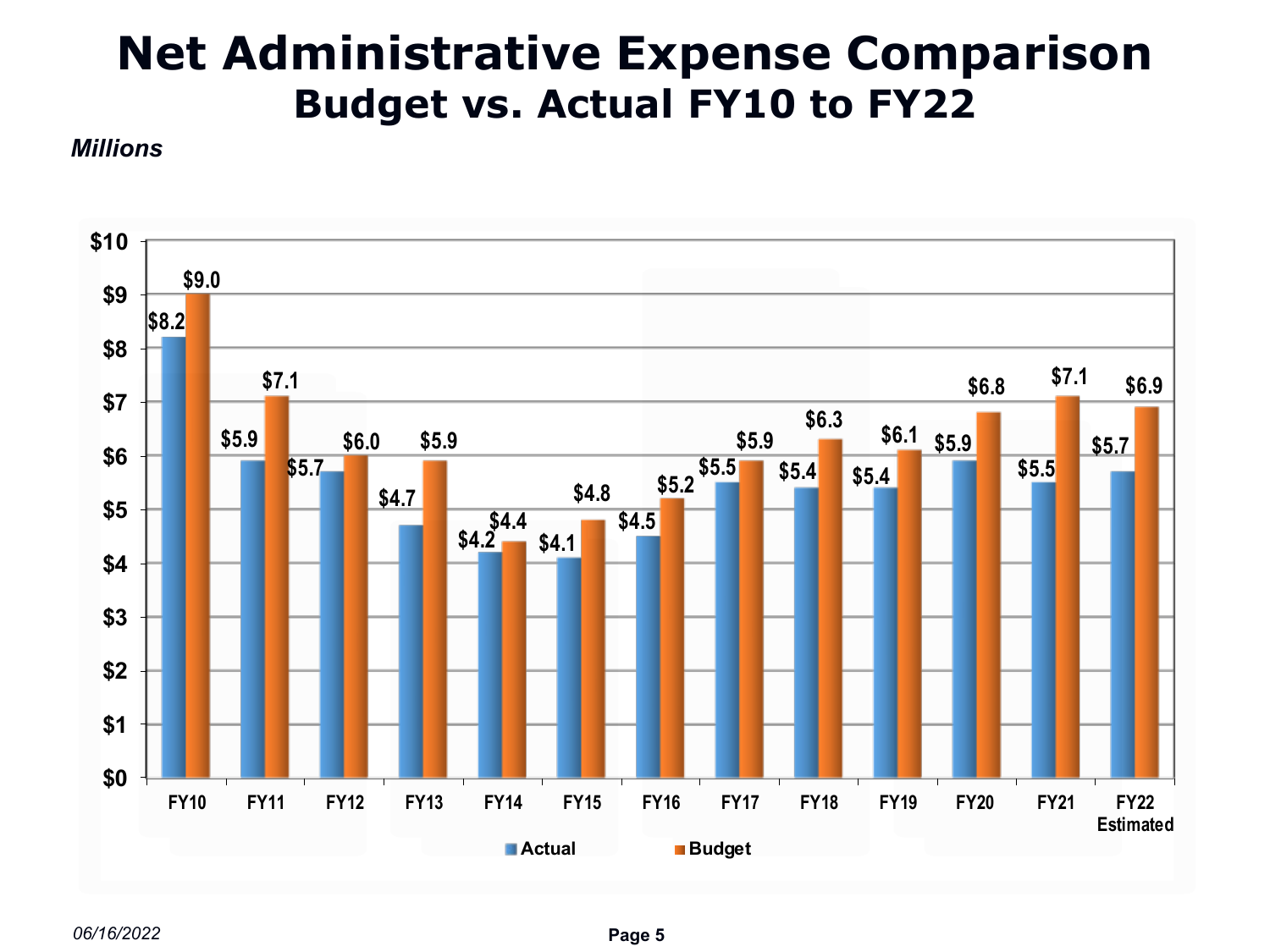# **FY2023 Alameda Corridor Transportation Authority Estimated Cash Flow-Budget**

| Beginning Cash 7/1/2022 - Budget       |                  | \$<br>14,880,321     |
|----------------------------------------|------------------|----------------------|
| <b>Receipts:</b>                       |                  |                      |
| Use Fee & Containers Charges           | \$<br>84,060,112 |                      |
| M&O and Other Revenue                  | 11,263,105       |                      |
| <b>Total Receipts</b>                  | 95,323,217       |                      |
| Disbursements:                         |                  |                      |
| <b>Debt Service Payments</b>           | 122,060,946      |                      |
| Operating and M&O Expenses             | 24,939,296       |                      |
| <b>Total Disbursements</b>             | 147,000,242      |                      |
| <b>Cash Flow for the Year</b>          |                  | (51,677,024)         |
| <b>Estimated Ending Cash 6/30/2023</b> |                  | \$<br>(36, 796, 704) |